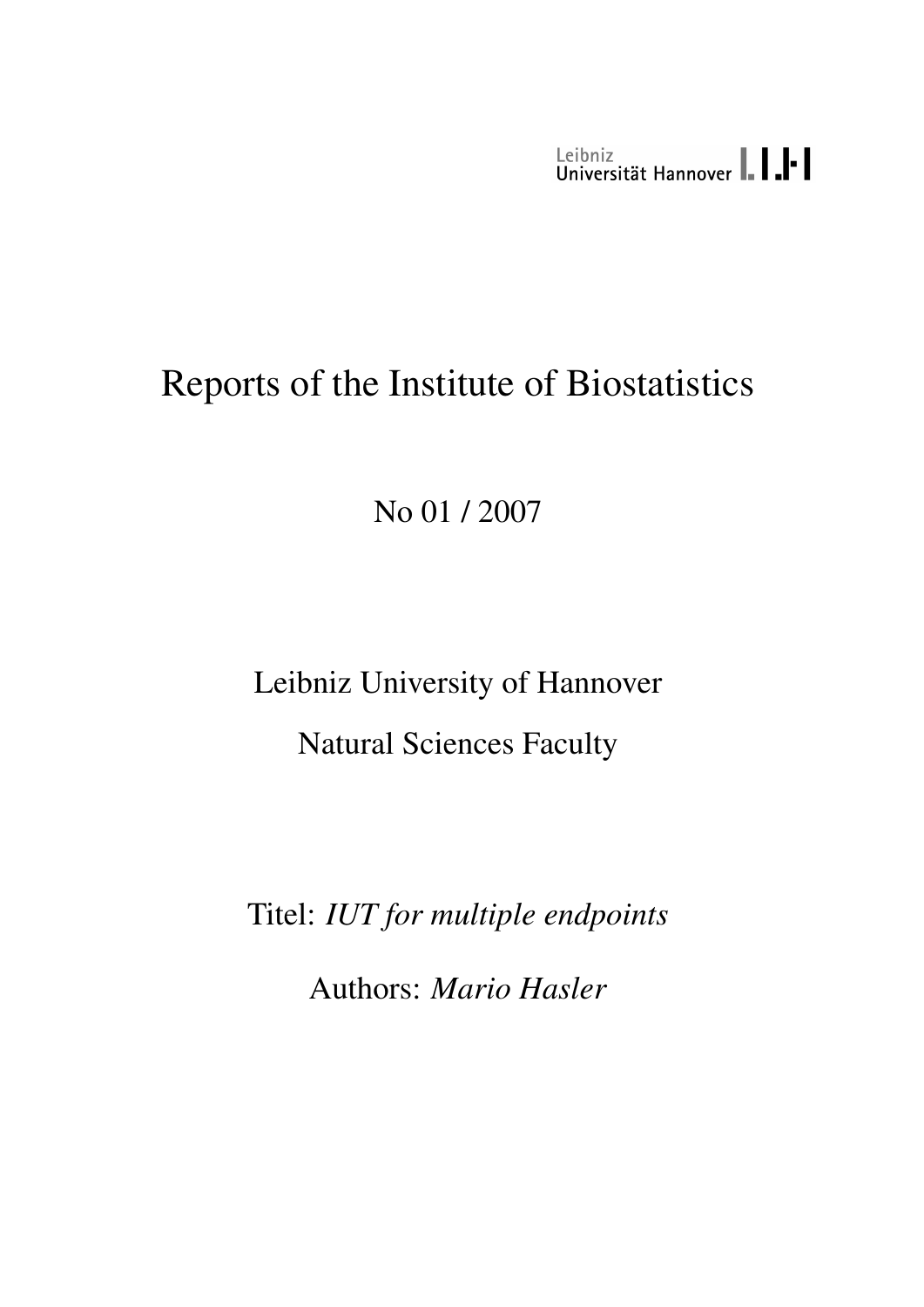# 1 Introduction

Some of the focus in new drug development has been shifted to develop new medicines which may not necessarily be more effective but have some other advantages compared to currently marked drugs, like reducing toxicity. An application, e.g., is to show safety of a new treatment on multiple endpoints compared to a reference. A rigorous claiming is to declare global safety if and only if each endpoint is safe. Two-sided hypotheses are appropriate for most endpoints because a direction of a harm effect is not known a priori. This is, each endpoint both must not undershoot a given lower limit of the reference and must not overshoot a given upper limit of this reference, respectively. Because it is often hard to fix uniform absolute safety thresholds jointly for all endpoints, ratios (not differences) to control shall be considered, too. The equivalence thresholds must be set a priori. But they are relative, e.g. in percent, giving an easy interpretation. For example, the new treatment will be declared as safe if, for each endpoint, not undershooting a lower limit of 80% of the reference and not overshooting an upper limit of 125% of this reference, respectively.

Much work has been done on the assessment of bioequivalence or therapeutic equivalence between two treatments on a univariate endpoint. But there is limited research on the assessment of equivalence on multiple endpoints. The traditional way to treat this problem, the intersection-union-test (IUT), is known to be conservative in many situations. Against the background of this problem, the question arises whether there are tests not having this weak point. In fact, there are some improved tests based on the IUT but most of them only hold for special cases. On the other hand, different approaches exist, like the Hotelling's  $T^2$ -test, using a square sum test statistic for the differences in the means to show equivalence on multiple endpoints. A short recommendation in literature is: Bloch *et al.* [2], Berger and Hsu [1], Casella and Berger [3], Hochberg and Tamhane [5], Wu *et al.* [8]. These tests either do not exploit the complete type I error - they have level  $\alpha$ , not size  $\alpha$  - or they are not applicable for ratios.

Like the union-intersection-test (UIT) for which a multivariate  $t$ -distribution can be derived for the global test statistic, the idea was to do the same for the intersection-union-test (IUT). The traditional IUT becomes less conservative for high correlations and, hence, very conservative for lower or negative. A multivariate approach, taking correlations into account, was assumed to avoid this handicap. The expected advantage was to get a size- $\alpha$  test this way.

# 2 Union-intersection and intersection-union method

### 2.1 Union-intersection method

The union-intersection method (UI) of test construction might be useful when the null hypothesis can be conveniently expressed as an intersection of a family of hypotheses, this is,

$$
H_0 = \bigcap_{i=1}^k H_{0i}.
$$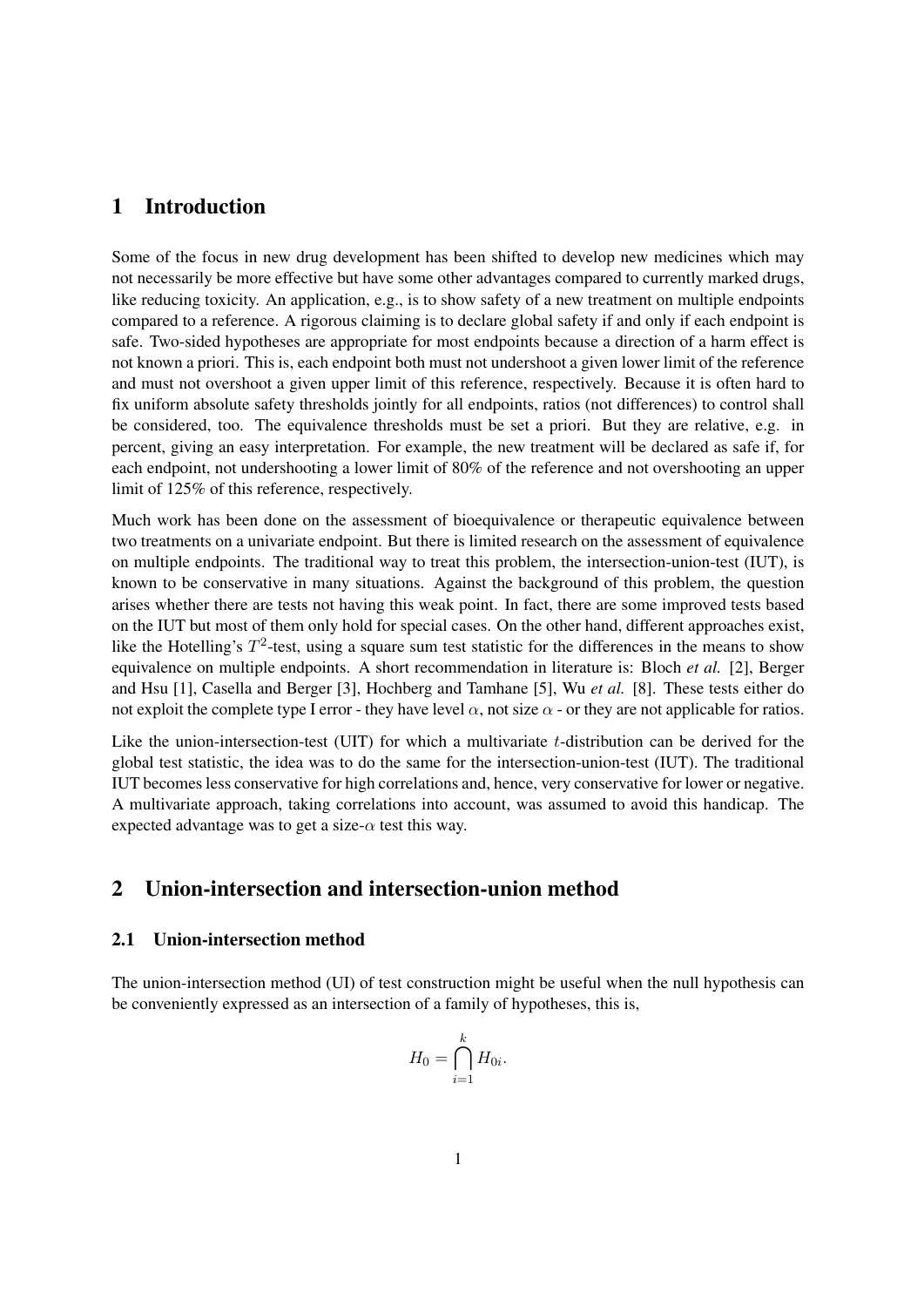Suppose that a suitable test is available for each  $H_{0i}$ :  $\theta \in \Theta_i$  versus  $H_{1i}$ :  $\theta \in \Theta_i^c$ . We can then write

$$
H_0: \theta \in \bigcap_{i=1}^k \Theta_i.
$$

Say the rejection region for the test of  $H_{0i}$  is  $\{x: T_i(x) \in R_i\}$ . Hence, according to Roy (1953), the rejection region for the union-intersection test of  $H_0$  is

$$
\bigcup_{i=1}^k \{x : T_i(x) \in R_i\}.
$$

This means that the global null hypothesis  $H_0$  is rejected if and only if at least one of its component local null hypotheses  $H_{0i}$  is rejected. I.e., a new drug is tested and said to be hazardous if at least one endpoint is hazardous.

Depending on the test direction the local rejection region for each of the individual tests may be

$$
\{x: T_i(x) > c\}.
$$

with a common  $c$  for each individual test. The global rejection region of the UIT is

$$
\bigcup_{i=1}^k \{x : T_i(x) > c\} = \{x : \max_{i=1,\dots,k} T_i(x) > c\}.
$$

Thus, the test statistic for testing  $H_0$  is

$$
T(x) = \max_{i=1,\dots,k} T_i(x).
$$

For the inverse test direction, the local rejection region for each of the  $H_{0i}$  is

$$
\{x: T_i(x) < c\}.
$$

Analogical considerations lead to the test statistic

$$
T(x) = \min_{i=1,\dots,k} T_i(x).
$$

#### 2.2 Intersection-union method

In contrast to the union-intersection method (IU) of test construction the intersection-union method is useful if the null hypothesis can be conveniently expressed as an union of a family of hypotheses, this is, k

$$
H_0 = \bigcup_{i=1}^{\kappa} H_{0i}.
$$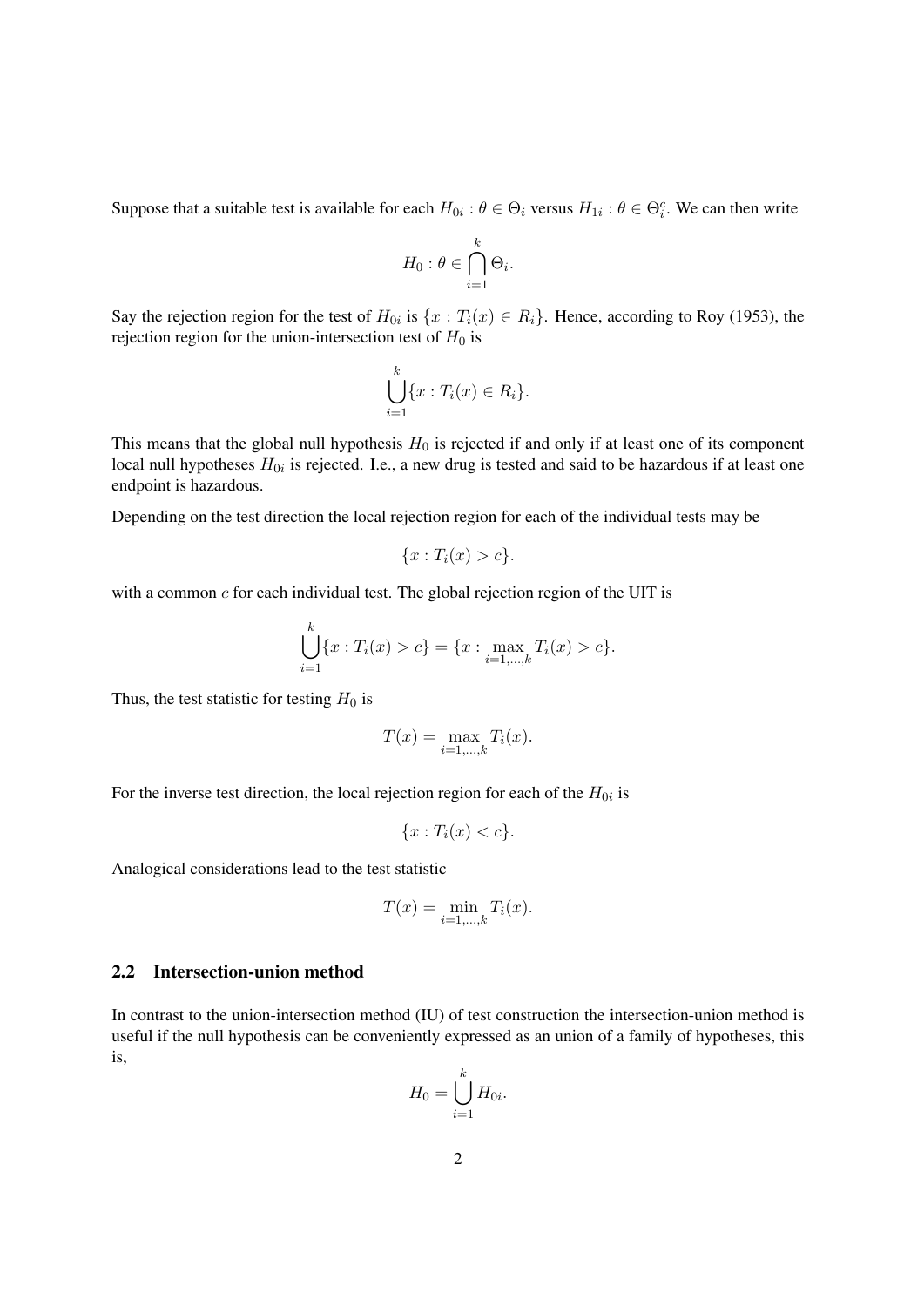Again, supposing that a suitable test is available for each  $H_{0i}$ :  $\theta \in \Theta_i$  versus  $H_{1i}$ :  $\theta \in \Theta_i^c$  we can then write

$$
H_0: \theta \in \bigcup_{i=1}^k \Theta_i.
$$

The rejection region for the test of  $H_{0i}$  is  $\{x : T_i(x) \in R_i\}$ . Hence, the rejection region for the intersection-union test of  $H_0$  is

$$
\bigcap_{i=1}^k \{x : T_i(x) \in R_i\}.
$$

This means that the global null hypothesis  $H_0$  is rejected if and only if each of its component local null hypotheses  $H_{0i}$  is rejected. I.e., a new drug is tested and said to be safe if each endpoint is safe.

**Theorem:** Let  $\alpha_i$  be the size of the test of  $H_{0i}$  with rejection region  $R_i$  ( $i = 1, \ldots, k$ ). Then the IUT with rejection region  $R = \bigcap_{i=1}^{k} R_i$  is a level- $\alpha$  test, that is, its size is at most  $\alpha$  with

$$
\alpha = \max_{i=1,\dots,k} \alpha_i.
$$

Proof: Let  $\theta \in \bigcup_{i=1}^k \Theta_i$ . Then  $\theta \in \Theta_i$  for some i and

$$
P_{\theta}(X \in R) \le P_{\theta}(X \in R_i) = \alpha_i \le \alpha.
$$

q.e.d.

Suppose the test direction for which the local rejection region for each of the individual tests is

 ${x : T_i(x) > c}$ 

with a common  $c$  for each individual test. Then the global rejection region of the IUT is

$$
\bigcap_{i=1}^k \{x : T_i(x) > c\} = \{x : \min_{i=1,\dots,k} T_i(x) > c\}.
$$

And thus, the test statistic for testing  $H_0$  is

$$
T(x) = \min_{i=1,\dots,k} T_i(x).
$$

Again, the inverse test direction leads to the local rejection region for each of the  $H_{0i}$ , this is now,

$$
\{x: T_i(x) < c\}.
$$

And we obtain the test statistic

$$
T(x) = \max_{i=1,\ldots,k} T_i(x).
$$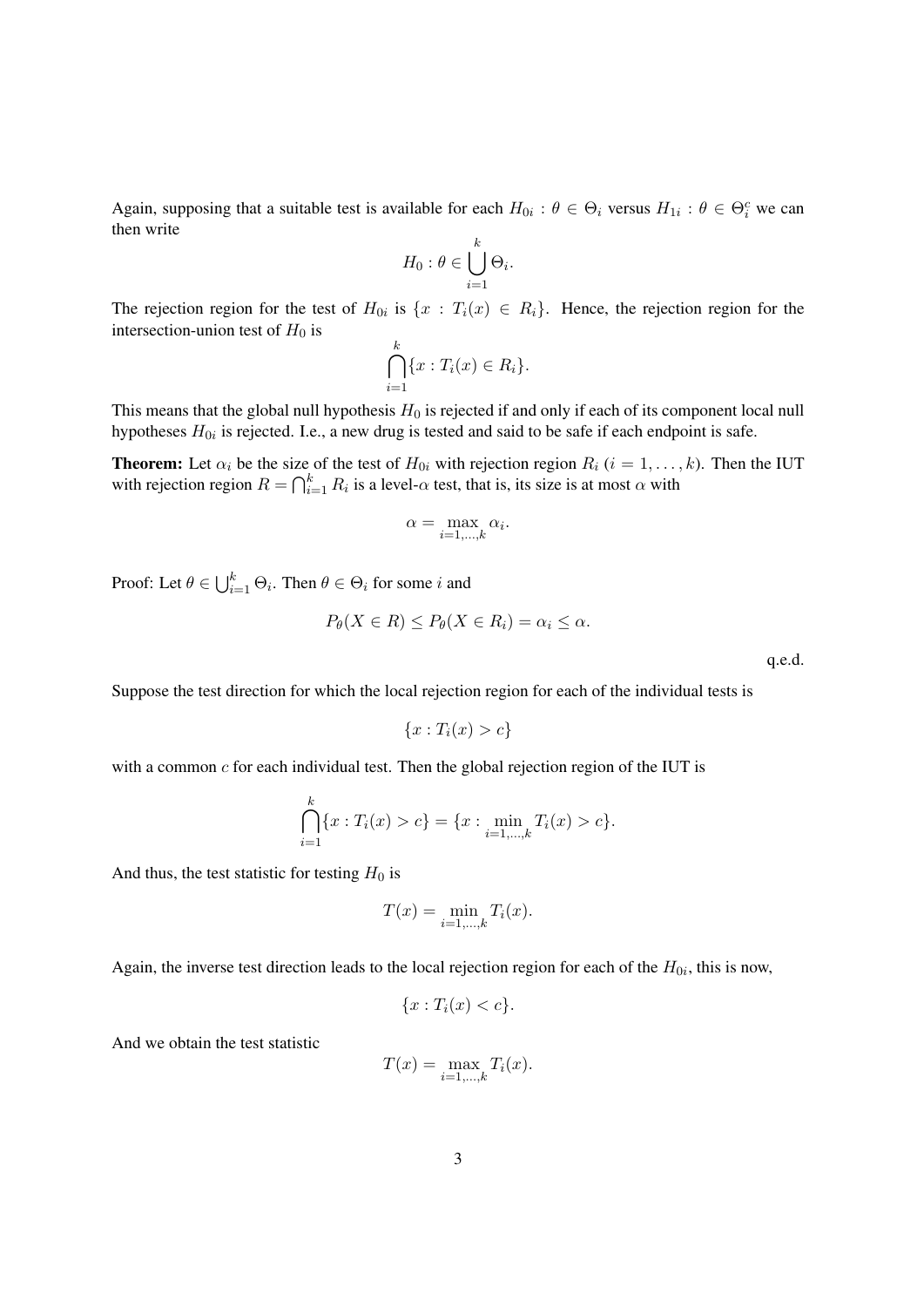## 3 Test procedure

#### 3.1 Assumptions

For  $i = 1, ..., k$  and  $j = 1, ..., n_X$ , let  $X_{ij}$  denote the outcomes for k endpoints of an experimental treatment. Suppose that these random variables follow a k-variate normal distribution with mean vector  $\mu_X = (\mu_{X1}, \dots \mu_{Xk})'$  and unknown covariance matrix  $\Sigma_X$ . In the same manner, let the outcomes  $Y_{ij}$ of a reference treatment be k-variate normal distributed with parameters  $\mu_Y = (\mu_{Y1}, \dots, \mu_{Yk})'$  and  $\Sigma_Y$ . Suppose that  $X_{ij}$  and  $Y_{ij}$  are mutually independent and  $\Sigma_X = \Sigma_Y = \Sigma$ . In this way, the experimental and the reference treatment are presumed to have the same variation per each single endpoint. Let  $\bar{X} = (\bar{X}_1, \ldots, \bar{X}_k)'$ ,  $\bar{Y} = (\bar{Y}_1, \ldots, \bar{Y}_k)'$  and  $\hat{\Sigma}_X$ ,  $\hat{\Sigma}_Y$  be the sample mean vectors and the sample covariance matrices for both treatments, respectively, with

$$
\bar{X}_i = \frac{1}{n_X} \sum_{j=1}^{n_X} X_{ij}, \quad \bar{Y}_i = \frac{1}{n_Y} \sum_{j=1}^{n_Y} Y_{ij}.
$$

The pooled sample covariance matrix  $\hat{\Sigma}$  is given by

$$
\hat{\Sigma} = \frac{(n_X - 1)\hat{\Sigma}_X + (n_Y - 1)\hat{\Sigma}_Y}{n_X + n_Y - 2}
$$

with the elements

$$
\hat{\sigma}_{ij} = \widehat{Cov}_{ij} = \frac{(n_X - 1)\widehat{Cov}(X_i, X_j) + (n_Y - 1)\widehat{Cov}(Y_i, Y_j)}{n_X + n_Y - 2} \quad (1 \le i, j \le k)
$$

where  $Cov(X_i, X_j)$  and  $Cov(Y_i, Y_j)$  are the estimates for the covariances of the several endpoints. This does not mean the same weighting as Bloch et al. [2] do. But this denotation results in the fact that the diagonal elements then are

$$
\hat{\sigma}_{ii} = \hat{\sigma}_i^2 = \frac{(n_X - 1)S_{X_i}^2 + (n_Y - 1)S_{Y_i}^2}{n_X + n_Y - 2} \quad (i = 1, \dots, k)
$$

with

$$
S_{X_i}^2 = \frac{1}{n_X - 1} \sum_{j=1}^{n_X} (X_{ij} - \bar{X}_i)^2, \quad S_{Y_i}^2 = \frac{1}{n_Y - 1} \sum_{j=1}^{n_Y} (Y_{ij} - \bar{Y}_i)^2
$$

which are necessary in the following test procedure. From the pooled sample covariance matrix  $\hat{\Sigma}$ , we then derive the estimation of the common correlation matrix of the data  $\hat{R}$ .

The object is to compare the new experimental treatment with the reference, and to consider it to be safe if each endpoint is safe. This means an intersection-union test. We first observe the one-sided, later on, the equivalence test problem.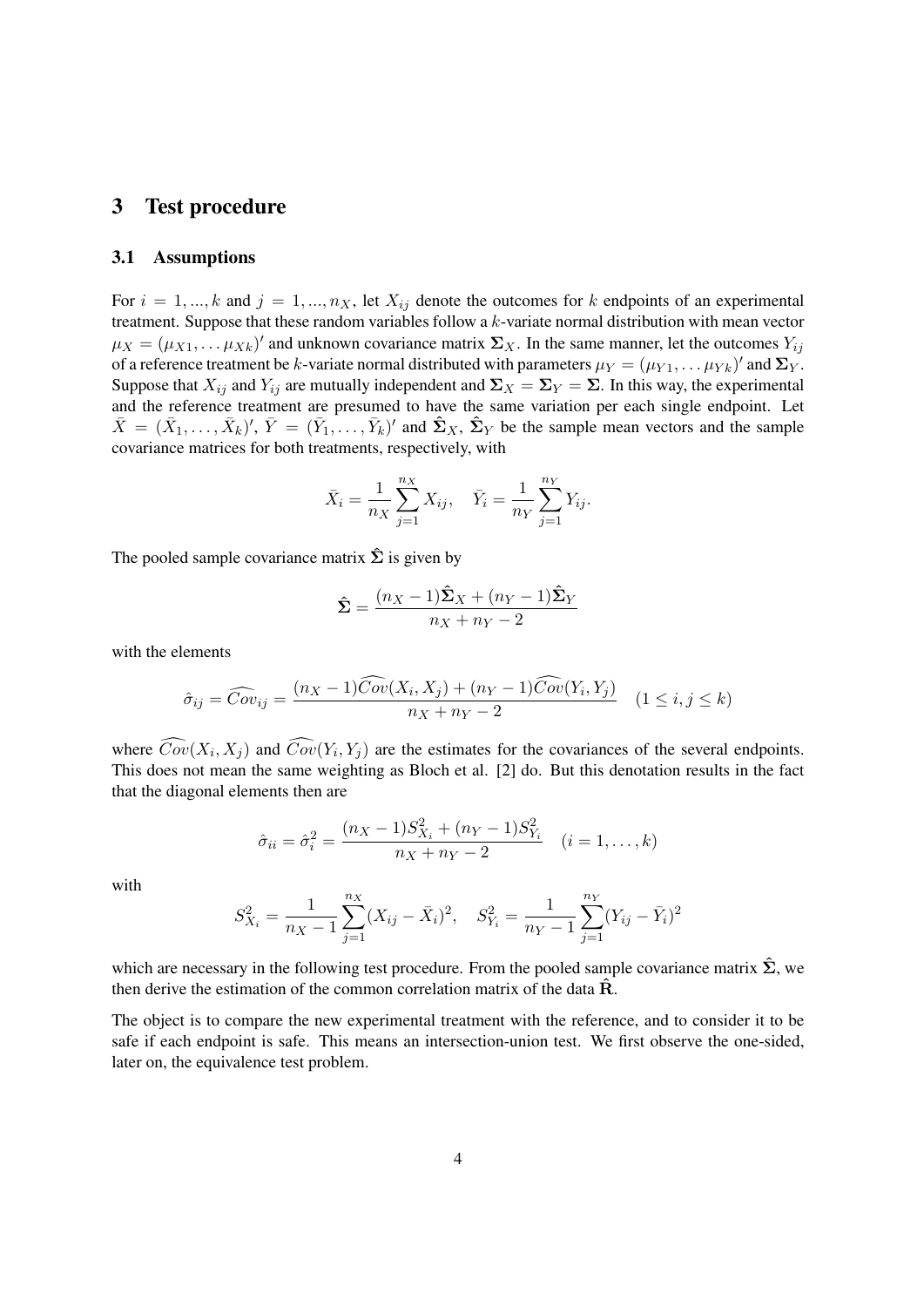#### 3.2 Test for differences in means

The new experimental treatment is declared to be safe if and only if each endpoint does not undershoot a given fixed limit of the reference. This results in the component local tests

$$
H_{0i}: \mu_{Xi} - \mu_{Yi} \le \delta_i \quad \text{vs.} \quad H_{1i}: \mu_{Xi} - \mu_{Yi} > \delta_i \tag{1}
$$

with a relevant threshold  $\delta_i$ . The global null hypothesis of the underlying intersection-union test (IUT) is

$$
H_0 = \bigcup_{i=1}^k H_{0i}.
$$

Figure 1 shows the parameter space of a test for the case of  $k = 2$  endpoints. The rejection region for the test of  $H_0$  is

$$
\bigcap_{i=1}^{k} \{x_i, y_i : T_i(x_i, y_i) > c\}.
$$

with the *t*-test statistics

$$
T_i = \frac{\bar{X}_i - \bar{Y}_i - \delta_i}{\hat{\sigma}_i \sqrt{\frac{1}{n_X} + \frac{1}{n_Y}}},\tag{2}
$$

a common quantile c for each individual test and the pooled estimators  $\hat{\sigma}_i^2$  for  $\sigma_i^2$ . Under the marginal assumptions of  $H_{0i}$ , that is,  $\mu_{Xi} - \mu_{Yi} - \delta_i = 0$ , the test statistics  $T_i$  are *t*-distributed with  $n_X + n_Y - 2$ degrees of freedom. The global rejection region of the IUT is

$$
\bigcap_{i=1}^k \{x_i, y_i : T_i(x_i, y_i) > c\} = \{x_i, y_i : \min_{i=1,\dots,k} \{T_i(x_i, y_i)\} > c\}.
$$

And thus, the test statistic for testing  $H_0$  is

 $\mathbf{r}$ 

$$
T(x,y) = \min_{i=1,\dots,k} \{T_i(x_i, y_i)\}.
$$
 (3)

Under the marginal assumptions of all  $H_{0i}$  (the intersection of them), the test statistics  $T_i$  approximatively follow a joint k-variate t-distribution with  $n_X + n_Y - 2$  degrees of freedom and a correlation matrix depending on the data's correlation matrix, R. But because the global null hypothesis is a union - and not an intersection - of its local hypotheses, the margin of this global null hypothesis is not unique which would be necessary for deriving a joint  $k$ -variate  $t$ -distribution under  $H_0$ . So, we, indeed, have to take quantiles  $c = t_{\nu,1-\alpha}$  of a univariate t-distribution. The decision rule is to reject  $H_0$  and to conclude global safety if

$$
T(x,y) > t_{\nu,1-\alpha}.\tag{4}
$$

If safety is declared if and only if each endpoint does not overshoot a given fixed limit of the reference, the component local tests are

$$
H_{0i}: \mu_{Xi} - \mu_{Yi} \ge \delta_i \quad \text{vs.} \quad H_{1i}: \mu_{Xi} - \mu_{Yi} < \delta_i \tag{5}
$$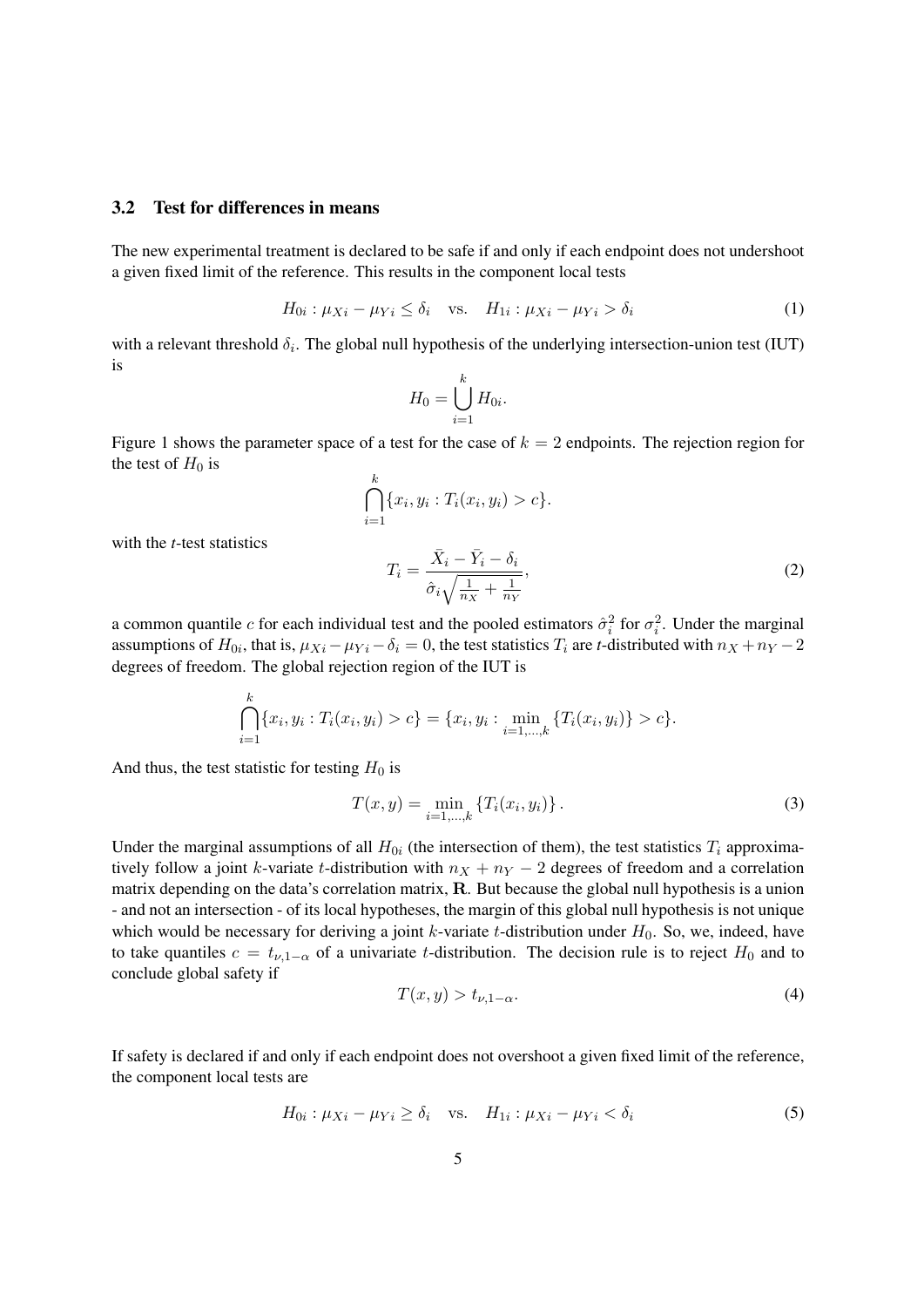

Figure 1: Parameter space of the test by differences for non-inferiority with  $k = 2$  endpoints.

with a relevant threshold  $\delta_i$ . Figure 2 shows the parameter space of a test for the case of  $k = 2$ endpoints. The rejection region for the test of  $H_0$  is

$$
\bigcap_{i=1}^k \{x_i, y_i : T_i(x_i, y_i) < c\}
$$

with the *t*-test statistics according to Equation (2). The global rejection region of the IUT is

$$
\bigcap_{i=1}^k \{x_i, y_i : T_i(x_i, y_i) < c\} = \{x_i, y_i : \max_{i=1,\dots,k} \{T_i(x_i, y_i)\} < c\}.
$$

The test statistic for testing  $H_0$  is now

$$
T(x,y) = \max_{i=1,\dots,k} \{T_i(x_i, y_i)\}.
$$
 (6)

The decision rule now is to reject  $H_0$  if

$$
T(x,y) < t_{\nu,\alpha} \tag{7}
$$

which corresponds with  $T(x, y) < -t_{\nu, 1-\alpha}$ .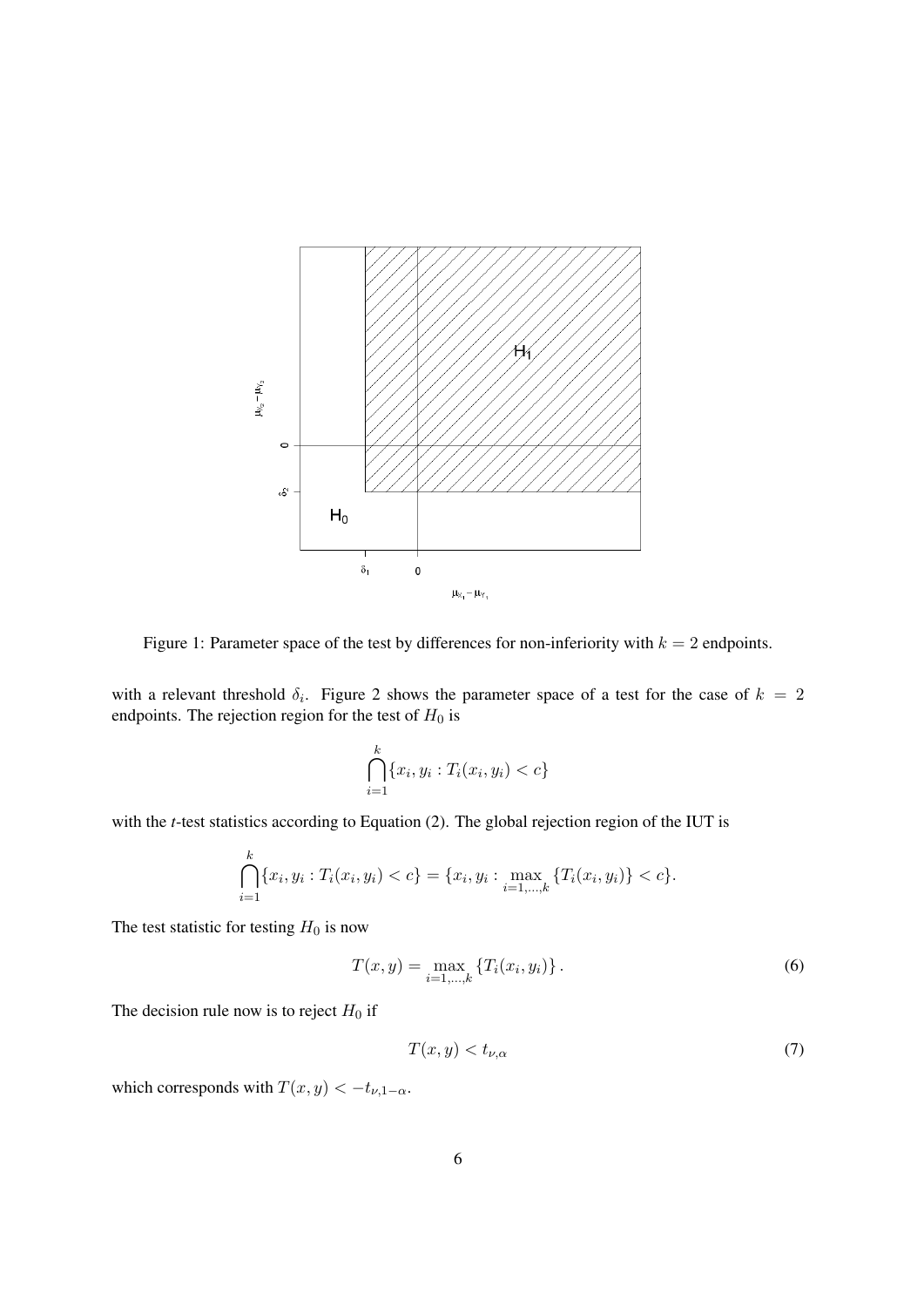

Figure 2: Parameter space of the test by differences for non-superiority with  $k = 2$  endpoints.

Now, the new experimental treatment is declared to be safe if and only if each endpoint both does not undershoot a given fixed lower limit of the reference and does not overshoot a given fixed upper limit of the reference, respectively. This results in the component local tests for

$$
H_{0i}: \mu_{Xi} - \mu_{Yi} \le \delta_i^{(1)} \quad \text{or} \quad \mu_{Xi} - \mu_{Yi} \ge \delta_i^{(2)} \quad \text{vs.}
$$
  
\n
$$
H_{1i}: \mu_{Xi} - \mu_{Yi} > \delta_i^{(1)} \quad \text{and} \quad \mu_{Xi} - \mu_{Yi} < \delta_i^{(2)}
$$
(8)

with relevant thresholds  $\delta_i^{(1)} < \delta_i^{(2)}$ . The global null hypothesis of the underlying intersection-union test is

$$
H_0 = \bigcup_{i=1}^k H_{0i} = \bigcup_{i=1}^k \{H_{0i}^{(1)} \cup H_{0i}^{(2)}\}
$$

with

$$
H_{0i}^{(1)}: \mu_{Xi} - \mu_{Yi} \le \delta_i^{(1)}
$$
 and  $H_{0i}^{(2)}: \mu_{Xi} - \mu_{Yi} \ge \delta_i^{(2)}$ .

The global test on equivalence is an IUT because the null hypothesis can be expressed as a union of a family of hypotheses. Each local test itself is an IUT, too, because made up of two one-sided tests with contrary direction. In rewriting  $H_0$  by

$$
H_0 = \bigcup_{i=1}^k H_{0i}^{(1)} \cup \bigcup_{i=1}^k H_{0i}^{(2)} = H_0^{(1)} \cup H_0^{(2)},
$$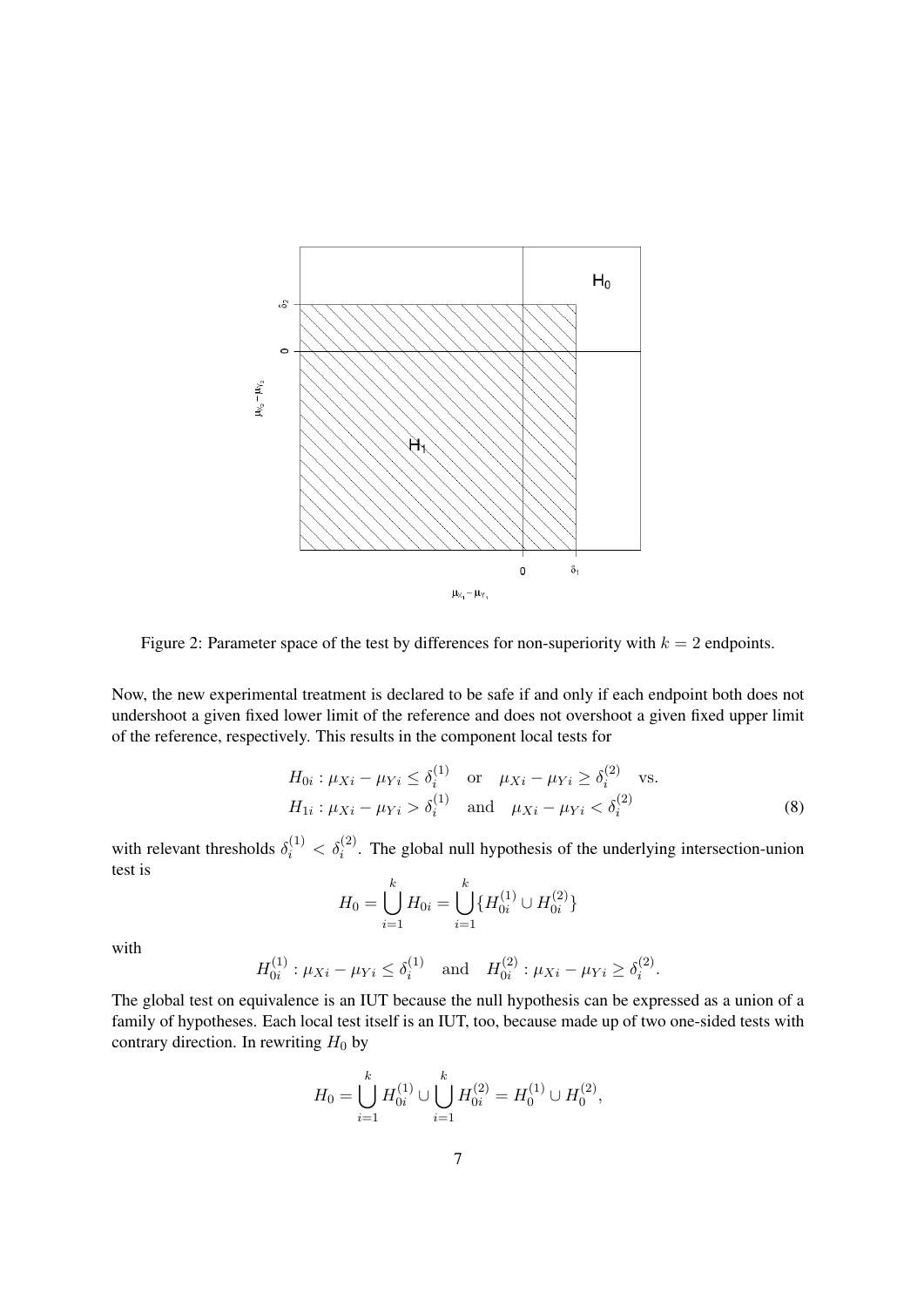we reorganize the test problem.  $H_0^{(1)}$  $_{0}^{(1)}$  and  $H_{0}^{(2)}$  $n_0^{(2)}$  represent two one-sided IUT now with contrary direction we have already focused. The test for the global  $H_0$  is still an IUT because the null hypothesis is again a union of two hypotheses. Figure 3 shows the parameter space of a test for the case of  $k = 2$ endpoints. The rejection region for the test of  $H_0$  is

$$
\bigcap_{i=1}^k \{x_i, y_i : T_i^{(1)}(x_i, y_i) > c^{(1)}\} \cap \bigcap_{i=1}^k \{x_i, y_i : T_i^{(2)}(x_i, y_i) < c^{(2)}\}.
$$

with the *t*-test statistics

$$
T_i^{(1)} = \frac{\bar{X}_i - \bar{Y}_i - \delta_i^{(1)}}{\hat{\sigma}_i \sqrt{\frac{1}{n_X} + \frac{1}{n_Y}}}, \quad T_i^{(2)} = \frac{\bar{X}_i - \bar{Y}_i - \delta_i^{(2)}}{\hat{\sigma}_i \sqrt{\frac{1}{n_X} + \frac{1}{n_Y}}},\tag{9}
$$

the quantiles  $c^{(1)}$  and  $c^{(2)}$  for the individual test and the pooled estimators  $\hat{\sigma}_i^2$  for  $\sigma_i^2$ . Under the marginal assumptions of  $H_{0i}^{(1)}$  $T_{0i}^{(1)}$ , the test statistics  $T_i^{(1)}$  $i^{(1)}$  are *t*-distributed with  $n_X + n_Y - 2$  degrees of freedom. Under the marginal assumptions of  $H_{0i}^{(2)}$  $T_0^{(2)}$ , the test statistics  $T_i^{(2)}$  $i^{(2)}$  are *t*-distributed with  $n_X + n_Y - 2$ degrees of freedom. From the considerations above, it follows that the rejection region for this IUT is

$$
\{x_i, y_i : \min_{i=1,\dots,k} T_i^{(1)}(x_i, y_i) > c^{(1)}\} \cap \{x_i, y_i : \max_{i=1,\dots,k} T_i^{(2)}(x_i, y_i) < c^{(2)}\}.
$$

We now rewrite the test hypotheses of Equation (8) as follows,

$$
H_{0i}: \mu_{Xi} - \mu_{Yi} \le \delta_i^{(1)} \quad \text{or} \quad \mu_{Yi} - \mu_{Xi} \le -\delta_i^{(2)} \quad \text{vs.}
$$
  
\n
$$
H_{1i}: \mu_{Xi} - \mu_{Yi} > \delta_i^{(1)} \quad \text{and} \quad \mu_{Yi} - \mu_{Xi} > -\delta_i^{(2)}.
$$
 (10)

All the considerations above stay the same but the pair of test statistics according to Equation (9) changes into

$$
T_i^{(1)} = \frac{\bar{X}_i - \bar{Y}_i - \delta_i^{(1)}}{\hat{\sigma}_i \sqrt{\frac{1}{n_X} + \frac{1}{n_Y}}}, \quad \tilde{T}_i^{(2)} = \frac{\bar{Y}_i - \bar{X}_i + \delta_i^{(2)}}{\hat{\sigma}_i \sqrt{\frac{1}{n_X} + \frac{1}{n_Y}}},\tag{11}
$$

The test statistics  $T_i^{(2)}$  $\tilde{T}_i^{(2)}$  and  $\tilde{T}_i^{(2)}$  $\hat{h}_i^{(2)}$  now have converse test directions and hence,  $T_i^{(1)}$  $\tilde{T}_i^{(1)}$  and  $\tilde{T}_i^{(2)}$  $i^{(2)}$  have the same. Herewith, the rejection region can be transformed into

$$
\{x_i, y_i : \min_{i=1,\dots,k} T_i^{(1)}(x_i, y_i) > c^{(1)}\} \cap \{x_i, y_i : \min_{i=1,\dots,k} \tilde{T}_i^{(2)}(x_i, y_i) > -c^{(2)}\}.
$$

As mentioned above, the test for the global  $H_0$  is an IUT because the null hypothesis is an union of two hypotheses. But the local null hypotheses  $H_{0i}^{(1)}$  $_{0i}^{(1)}$  and  $H_{0i}^{(2)}$  $\chi_{0i}^{(2)}$  exclude each other. When  $H_{0i}^{(1)}$  $\frac{0i}{0i}$  is true then  $H_{0i}^{(2)}$  $\frac{1}{0i}$  can not. Hence, we can not assume both the marginal assumptions of  $H_{0i}^{(1)}$  $U_{0i}^{(1)}$  and  $H_{0i}^{(2)}$  $\binom{2}{0i}$ . There is no unique margin for the global null hypothesis. The following relations can be shown,

$$
E(T_i^{(1)}|\partial H_{0i}^{(2)}) = \frac{\delta_i^{(2)} - \delta_i^{(1)}}{\sigma_i \sqrt{\frac{1}{n_X} + \frac{1}{n_Y}}},\tag{12}
$$

$$
E(\tilde{T}_i^{(2)}|\partial H_{0i}^{(1)}) = \frac{\delta_i^{(2)} - \delta_i^{(1)}}{\sigma_i \sqrt{\frac{1}{n_X} + \frac{1}{n_Y}}}.
$$
\n(13)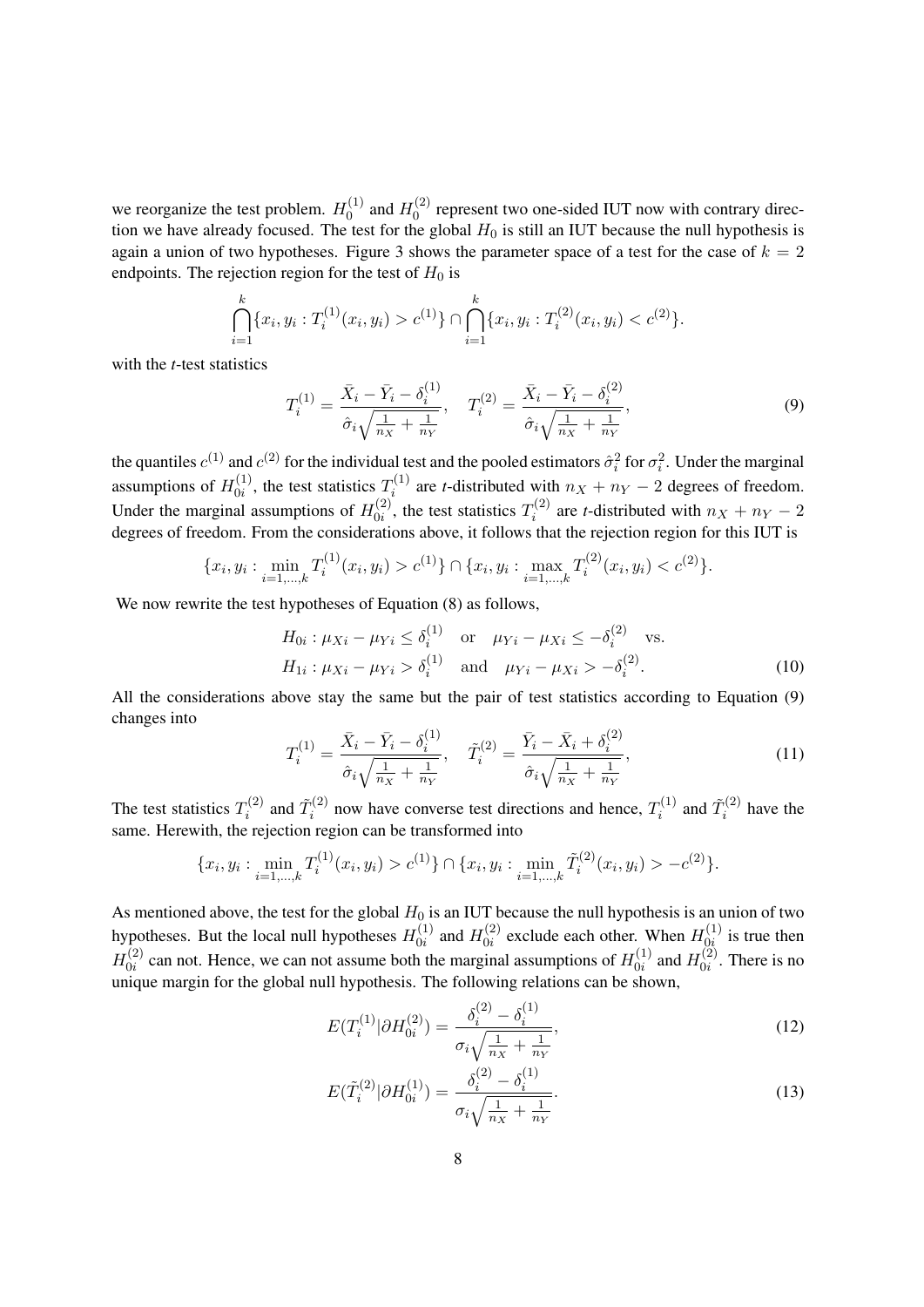

Figure 3: Parameter space of a test by differences on equivalence for  $k = 2$  endpoints, the alternative hypothesis  $H_1$  is an intersection of two one-sided alternative hypotheses  $H_1^{(1)}$  $_1^{(1)}$  and  $H_1^{(2)}$  $\frac{1}{1}$ .

These relations are easy to see in writing the test statistics  $T_i^{(1)}$  $T_i^{(1)}$  and  $-T_i^{(2)}$  $i^{(2)}$  in terms of each other,

$$
T_i^{(1)} = \frac{\bar{X}_i - \bar{Y}_i - \delta_i^{(1)} + \delta_i^{(2)} - \delta_i^{(2)}}{\hat{\sigma}_i \sqrt{\frac{1}{n_X} + \frac{1}{n_Y}}} = \frac{-\left(\bar{Y}_i - \bar{X}_i + \delta_i^{(2)}\right)}{\hat{\sigma}_i \sqrt{\frac{1}{n_X} + \frac{1}{n_Y}}} + \frac{\delta_i^{(2)} - \delta_i^{(1)}}{\hat{\sigma}_i \sqrt{\frac{1}{n_X} + \frac{1}{n_Y}}}
$$
\n
$$
= -\tilde{T}_i^{(2)} + \frac{\delta_i^{(2)} - \delta_i^{(1)}}{\hat{\sigma}_i \sqrt{\frac{1}{n_X} + \frac{1}{n_Y}}},
$$
\n
$$
\tilde{T}_i^{(2)} = \frac{\bar{Y}_i - \bar{X}_i + \delta_i^{(2)} + \delta_i^{(1)} - \delta_i^{(1)}}{\hat{\sigma}_i \sqrt{\frac{1}{n_X} + \frac{1}{n_Y}}} = \frac{-\left(\bar{X}_i - \bar{Y}_i - \delta_i^{(1)}\right)}{\hat{\sigma}_i \sqrt{\frac{1}{n_X} + \frac{1}{n_Y}}} + \frac{\delta_i^{(2)} - \delta_i^{(1)}}{\hat{\sigma}_i \sqrt{\frac{1}{n_X} + \frac{1}{n_Y}}}.
$$
\n
$$
= -T_i^{(1)} + \frac{\delta_i^{(2)} - \delta_i^{(1)}}{\hat{\sigma}_i \sqrt{\frac{1}{n_X} + \frac{1}{n_Y}}}.
$$

Therefore, under the marginal assumption of  $H_{0i}^{(1)}$  $\tilde{T}_{0i}^{(1)}$ , the test statistic  $\tilde{T}_i^{(2)}$  $i^{(2)}$  follows a non-central univariate t-distribution with  $n_X + n_Y - 2$  degrees of freedom, non-centrality parameter

$$
\theta_i = \frac{\delta_i^{(2)} - \delta_i^{(1)}}{\sigma_i \sqrt{\frac{1}{n_X} + \frac{1}{n_Y}}}.
$$
\n(14)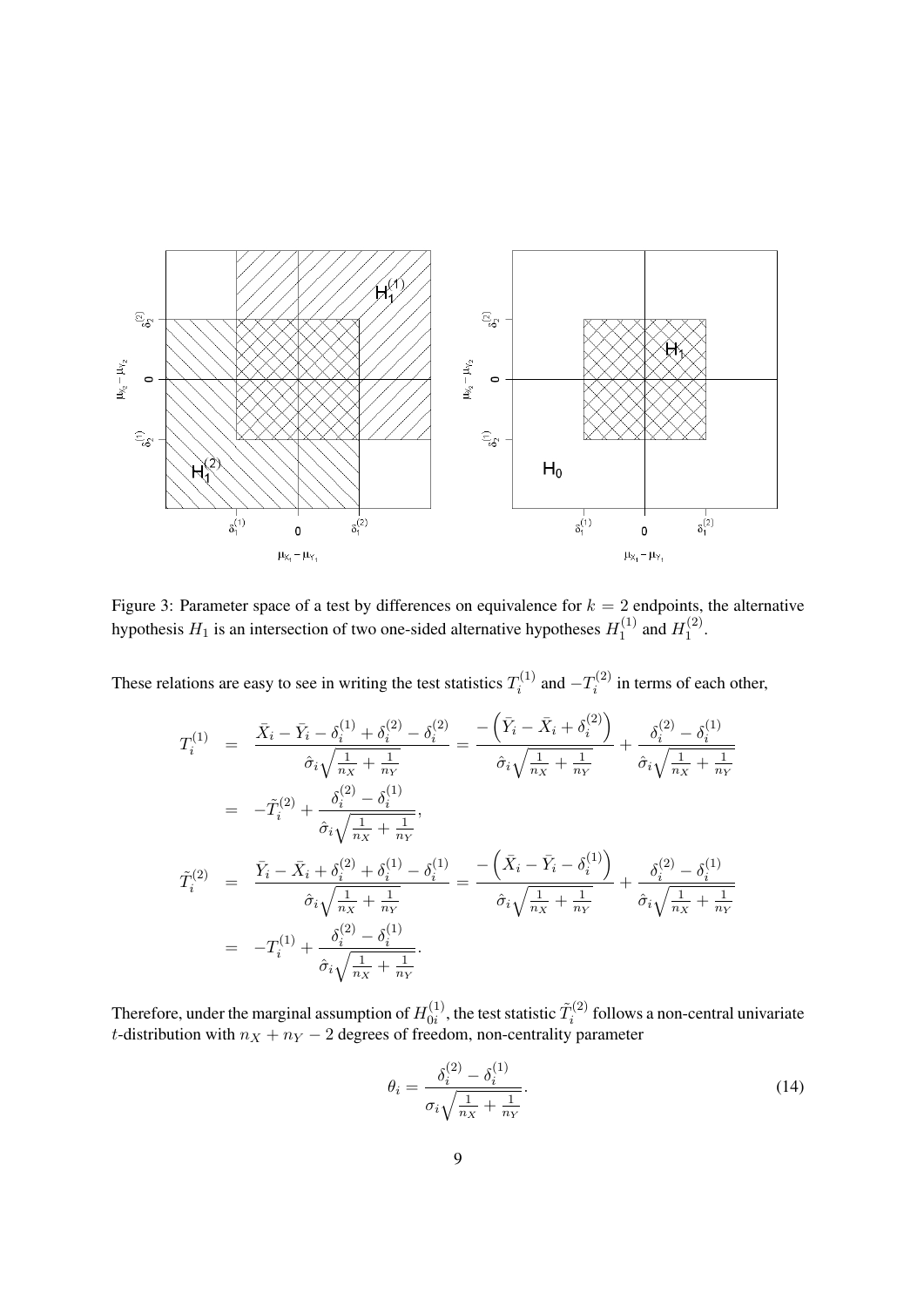The test statistic  $T_i^{(1)}$  $i^{(1)}$  follows the same distribution but under the marginal assumption of  $H_{0i}^{(2)}$  $\int_{0i}^{(2)}$ . For this reason, we need two test statistics for testing  $H_0$ , namely

$$
T^{(1)}(x,y) = \min_{i=1,\dots,k} \left\{ T_i^{(1)}(x_i, y_i) \right\}, \quad T^{(2)}(x,y) = \min_{i=1,\dots,k} \left\{ \tilde{T}_i^{(2)}(x_i, y_i) \right\}.
$$
 (15)

Again, under the marginal assumptions of all  $H_{0i}^{(1)}$  $_{0i}^{(1)}$  (the intersection of them), the test statistics  $T_i$ approximatively follow a joint k-variate t-distribution with  $n_X + n_Y - 2$  degrees of freedom and a correlation matrix depending on the data's one, R. But because of the said reasons, one can not derive a joint k-variate t-distribution under H<sub>0</sub>. So, we, have to take quantiles  $c = t_{\nu,1-\alpha}$  of a univariate *t*-distribution. The decision rule is to reject  $H_0^{(1)}$  $\int_{0}^{(1)}$  if

$$
T^{(1)}(x,y) > t_{\nu,1-\alpha}.
$$

In the same manner, the decision rule is to reject  $H_0^{(2)}$  $\int_{0}^{(2)}$  if

$$
T^{(2)}(x,y) > t_{\nu,1-\alpha}.
$$

Safety can only be concluded if both

$$
T^{(1)}(x,y) > t_{\nu,1-\alpha} \quad \text{and} \quad T^{(2)}(x,y) > t_{\nu,1-\alpha}.\tag{16}
$$

#### 3.3 Test for ratios of means

Most of the results of the test for differences in means holds for the case of ratios, too. So, (1) chances into

$$
H_{0i}: \frac{\mu_{Xi}}{\mu_{Yi}} \le \psi_i \quad \text{vs.} \quad H_{1i}: \frac{\mu_{Xi}}{\mu_{Yi}} > \psi_i \tag{17}
$$

with a relevant threshold  $\psi_i$ . Figure 4 shows the parameter space of a test for the case of  $k = 2$ endpoints. The local ratio-test statistics are

$$
T_i = \frac{\bar{X}_i - \psi_i \bar{Y}_i}{\hat{\sigma}_i \sqrt{\frac{1}{n_X} + \frac{\psi_i^2}{n_Y}}}.
$$
\n(18)

The test statistic for testing  $H_0$  is

$$
T(x, y) = \min_{i=1,\dots,k} \{T_i(x_i, y_i)\}.
$$
 (19)

The decision rule is to reject  $H_0$  and to conclude global safety if

$$
T(x,y) > t_{\nu,1-\alpha}.\tag{20}
$$

Correspondingly, (5) chances into

$$
H_{0i}: \frac{\mu_{Xi}}{\mu_{Yi}} \ge \psi_i \quad \text{vs.} \quad H_{1i}: \frac{\mu_{Xi}}{\mu_{Yi}} < \psi_i. \tag{21}
$$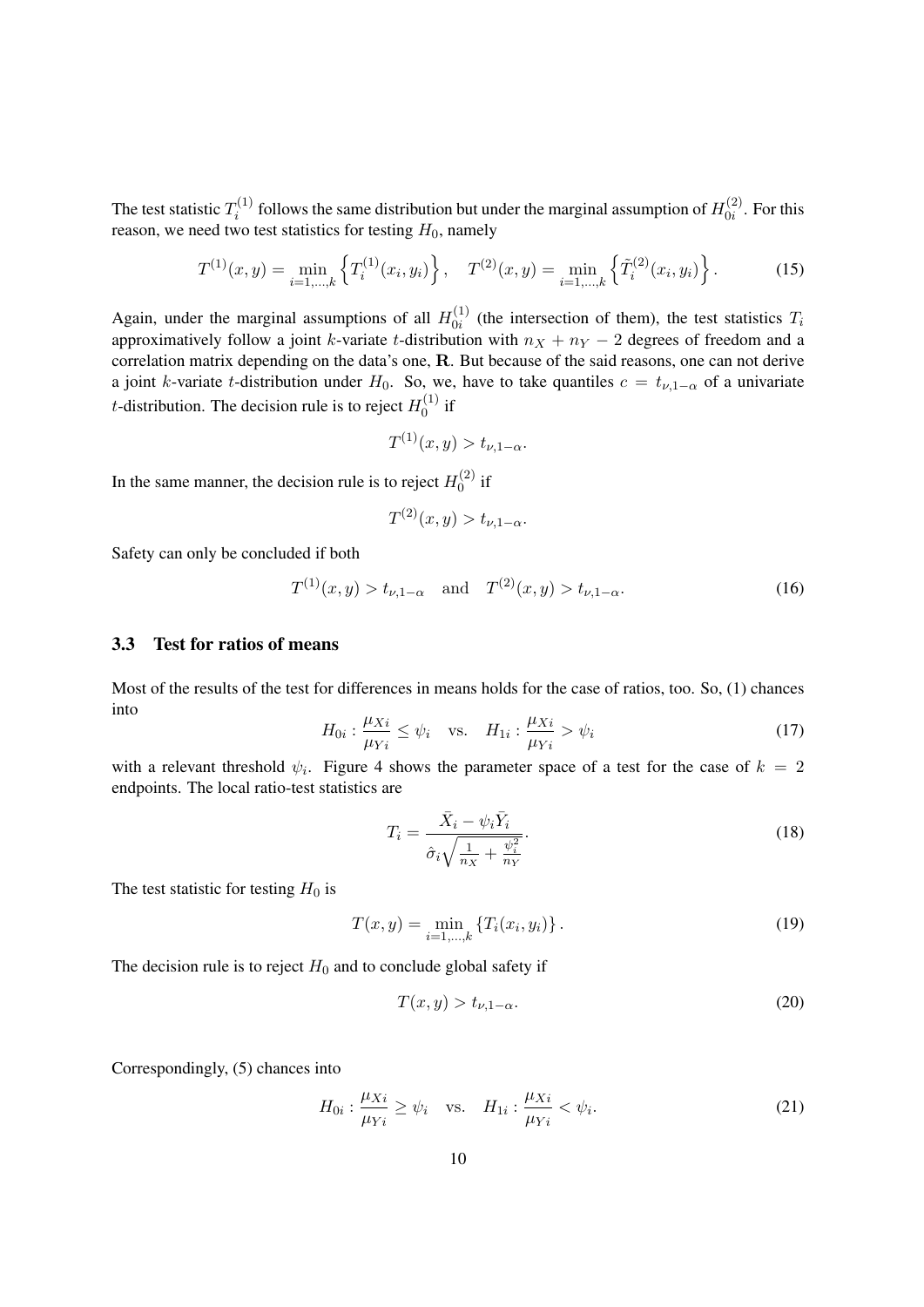

Figure 4: Parameter space of the test by ratios for non-inferiority with  $k = 2$  endpoints.

Figure 5 shows the parameter space of a test for the case of  $k = 2$  endpoints. The local ratio-test statistics are the same as in Equation (18). The test statistic for testing  $H_0$  is now

$$
T(x,y) = \max_{i=1,\dots,k} \{T_i(x_i, y_i)\}.
$$
 (22)

The decision rule is to reject  $H_0$  if

$$
T(x,y) < t_{\nu,\alpha} \tag{23}
$$

which corresponds with  $T(x, y) < -t_{\nu, 1-\alpha}$ .

When the new experimental treatment is declared to be safe if and only if each endpoint both does not undershoot a given relative lower limit of the reference and does not overshoot a given relative upper limit of the reference, respectively, (8) chances into

$$
H_{0i}: \frac{\mu_{Xi}}{\mu_{Yi}} \le \psi_i^{(1)} \quad \text{or} \quad \frac{\mu_{Xi}}{\mu_{Yi}} \ge \psi_i^{(2)} \quad \text{vs.}
$$
  

$$
H_{1i}: \frac{\mu_{Xi}}{\mu_{Yi}} > \psi_i^{(1)} \quad \text{and} \quad \frac{\mu_{Xi}}{\mu_{Yi}} < \psi_i^{(2)}
$$
(24)

with relevant thresholds  $\psi_i^{(1)} < \psi_i^{(2)}$ . Figure 6 shows the parameter space of a test for the case of  $k = 2$ endpoints. The local ratio-test statistics are

$$
T_i^{(1)} = \frac{\bar{X}_i - \psi_i^{(1)} \bar{Y}_i}{\hat{\sigma}_i \sqrt{\frac{1}{n_X} + \frac{\psi_i^{(1)^2}}{n_Y}}}, \quad T_i^{(2)} = \frac{\bar{X}_i - \psi_i^{(2)} \bar{Y}_i}{\hat{\sigma}_i \sqrt{\frac{1}{n_X} + \frac{\psi_i^{(2)^2}}{n_Y}}}. \tag{25}
$$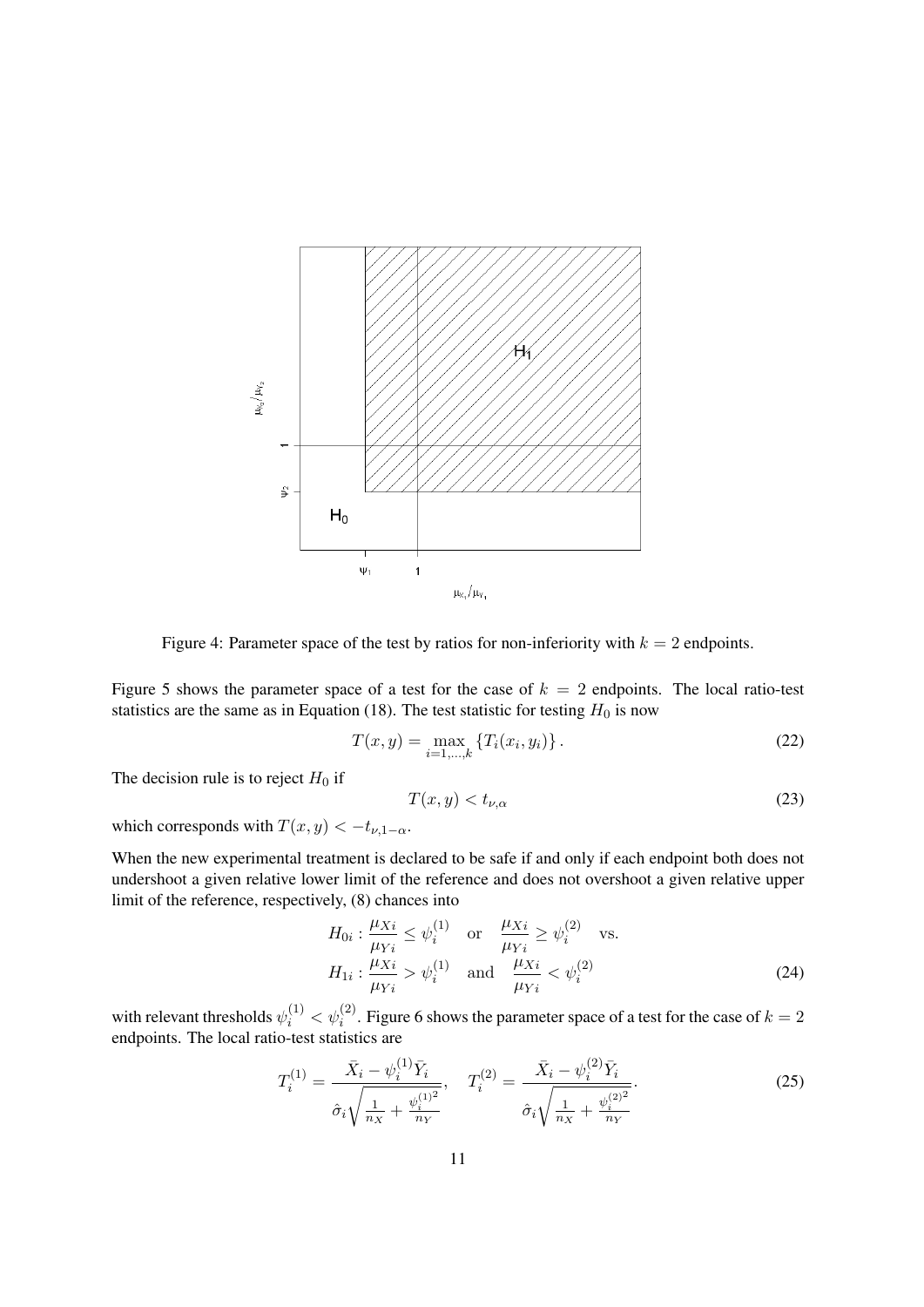

Figure 5: Parameter space of the test by ratios for non-superiority with  $k = 2$  endpoints



Figure 6: Parameter space of a test by ratios on equivalence for  $k = 2$  endpoints, the alternative hypothesis  $H_1$  is an intersection of two one-sided alternative hypotheses  $H_1^{(1)}$  $_1^{(1)}$  and  $H_1^{(2)}$  $\frac{1}{1}$ .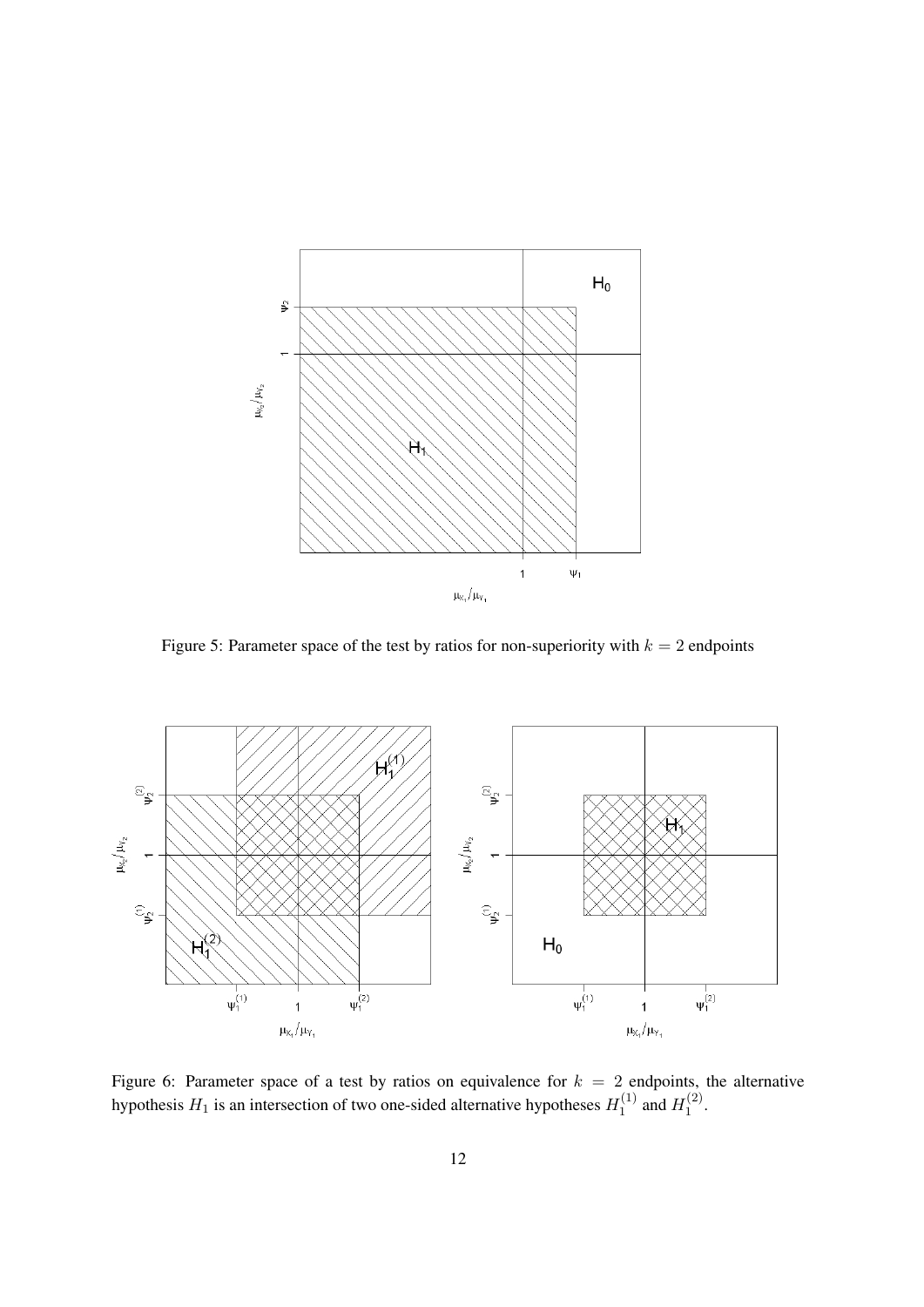They will be rewritten into

$$
T_i^{(1)} = \frac{\bar{X}_i - \psi_i^{(1)} \bar{Y}_i}{\hat{\sigma}_i \sqrt{\frac{1}{n_X} + \frac{\psi_i^{(1)^2}}{n_Y}}}, \quad \tilde{T}_i^{(2)} = \frac{\bar{Y}_i - \frac{1}{\psi_i^{(2)}} \bar{X}_i}{\hat{\sigma}_i \sqrt{\frac{1}{n_Y} + \frac{1}{\psi_i^{(2)^2} n_X}}},
$$
(26)

having the same test directions now. The following relations can be shown,

$$
E(T_i^{(1)}|\partial H_{0i}^{(2)}) = \frac{\left(1 + \frac{1}{\psi_i^{(2)}}\right)\mu_{Xi} - \left(1 + \psi_i^{(1)}\right)\mu_{Yi}}{\sigma_i\sqrt{\frac{1}{n_X} + \frac{\psi_i^{(1)^2}}{n_Y}}},\tag{27}
$$
\n
$$
E(\tilde{T}_i^{(2)}|\partial H_{0i}^{(1)}) = \frac{\left(1 + \psi_i^{(1)}\right)\mu_{Yi} - \left(1 + \frac{1}{\psi_i^{(2)}}\right)\mu_{Xi}}{\sigma_i\sqrt{\frac{1}{n_Y} + \frac{1}{\psi_i^{(2)^2}n_X}}}.
$$

These relations are again easy to see in writing the test statistics  $T_i^{(1)}$  $T_i^{(1)}$  and  $-T_i^{(2)}$  $i^{(2)}$  in terms of each other,

$$
T_{i}^{(1)} = \frac{\bar{X}_{i} - \psi_{i}^{(1)}\bar{Y}_{i} + \bar{Y}_{i} - \frac{1}{\psi_{i}^{(2)}}\bar{X}_{i} - \bar{Y}_{i} + \frac{1}{\psi_{i}^{(2)}}\bar{X}_{i}}{\hat{\sigma}_{i}\sqrt{\frac{1}{n_{X}} + \frac{\psi_{i}^{(1)}^{2}}{n_{Y}}}} \\
= \frac{\bar{X}_{i} - \psi_{i}^{(1)}\bar{Y}_{i} - \bar{Y}_{i} + \frac{1}{\psi_{i}^{(2)}}\bar{X}_{i}}{\hat{\sigma}_{i}\sqrt{\frac{1}{n_{X}} + \frac{\psi_{i}^{(1)}^{2}}{n_{Y}}}} + \frac{\bar{Y}_{i} - \frac{1}{\psi_{i}^{(2)}}\bar{X}_{i}}{\hat{\sigma}_{i}\sqrt{\frac{1}{n_{X}} + \frac{\psi_{i}^{(1)}^{2}}{n_{Y}}}} \frac{\hat{\sigma}_{i}\sqrt{\frac{1}{n_{Y}} + \frac{1}{\psi_{i}^{(2)}^{2}n_{X}}}}{\hat{\sigma}_{i}\sqrt{\frac{1}{n_{X}} + \frac{\psi_{i}^{(1)}^{2}}{n_{Y}}}} \frac{\hat{\sigma}_{i}\sqrt{\frac{1}{n_{Y}} + \frac{\psi_{i}^{(1)}^{2}}{n_{Y}}}}{\hat{\sigma}_{i}\sqrt{\frac{1}{n_{X}} + \frac{\psi_{i}^{(1)}^{2}}{n_{Y}}}}, \\
\hat{T}_{i}^{(2)} = \frac{\bar{Y}_{i} - \frac{1}{\psi_{i}^{(2)}}\bar{X}_{i} + \bar{X}_{i} - \psi_{i}^{(1)}\bar{Y}_{i} - \bar{X}_{i} + \psi_{i}^{(1)}\bar{Y}_{i}}{\frac{1}{n_{X}} + \frac{\psi_{i}^{(1)}^{2}}{n_{Y}}}, \\
\hat{T}_{i}^{(2)} = \frac{\bar{Y}_{i} - \frac{1}{\psi_{i}^{(2)}}\bar{X}_{i} + \bar{X}_{i} - \psi_{i}^{(1)}\bar{Y}_{i} - \bar{X}_{i} + \psi_{i}^{(1)}\bar{Y}_{i}}{\hat{\sigma}_{i}\sqrt{\frac{1}{n_{X}} + \frac{\psi_{i}^{(1)}^{2}}{n_{Y}}}} \\
= \frac{\bar{Y}_{i} - \frac{1}{\psi_{i}^{(2)}}\bar{X}_{i} - \bar{X}_{i} + \psi_{i}^{
$$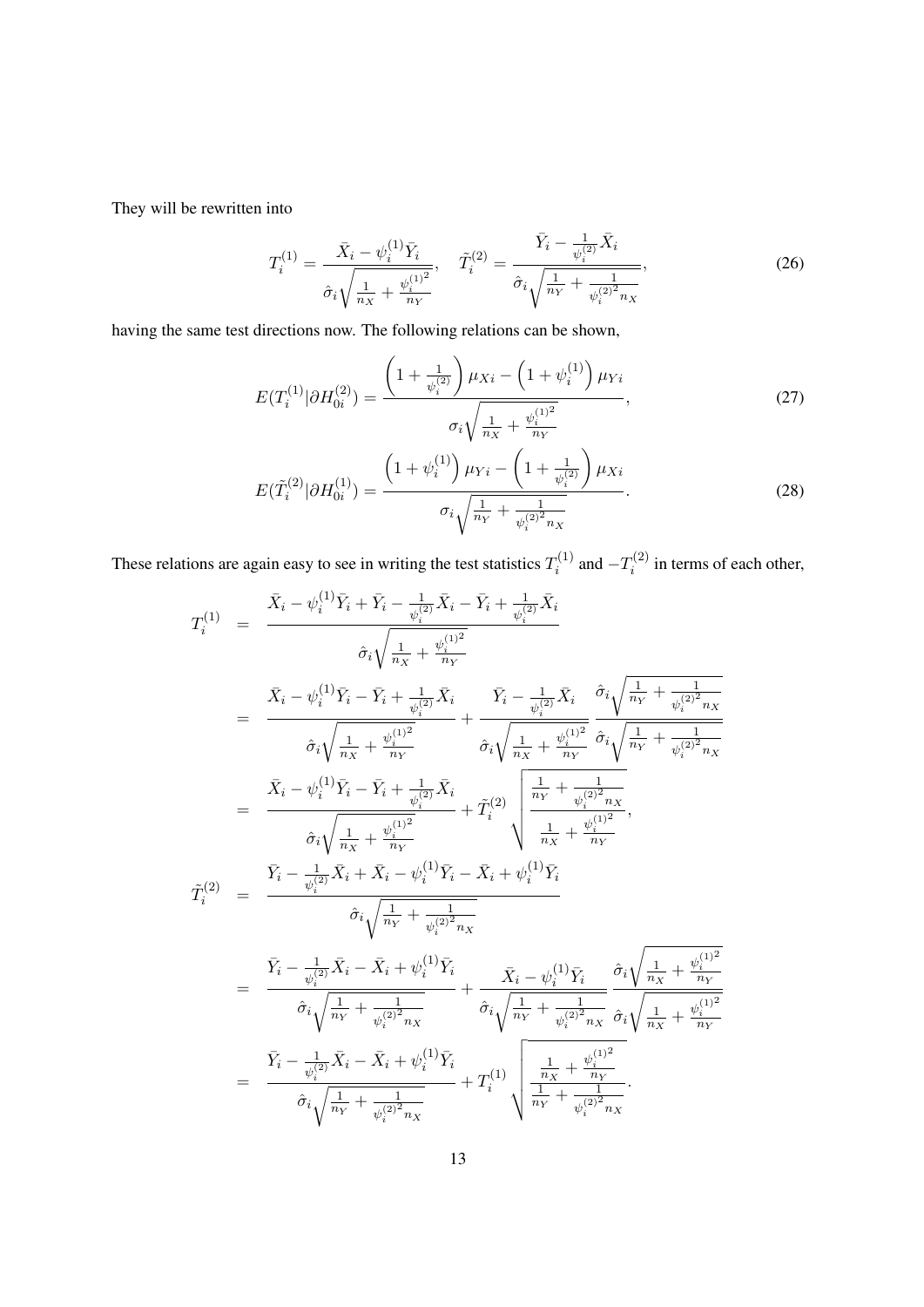Therefore, under the marginal assumption of  $H_{0i}^{(1)}$  $\tilde{T}_{0i}^{(1)}$ , the test statistic  $\tilde{T}_i^{(2)}$  $i^{(2)}$  follows a non-central univariate t-distribution with  $n_X + n_Y - 2$  degrees of freedom, non-centrality parameter

$$
\theta_i^{(2)} = \frac{\left(1 + \psi_i^{(1)}\right)\mu_{Yi} - \left(1 + \frac{1}{\psi_i^{(2)}}\right)\mu_{Xi}}{\sigma_i\sqrt{\frac{1}{n_Y} + \frac{1}{\psi_i^{(2)}}^2 n_X}}.
$$
\n(29)

Under the marginal assumption of  $H_{0i}^{(2)}$  $T_{0i}^{(2)}$ , the test statistic  $T_i^{(1)}$  $i^{(1)}$  follows the same distribution but with non-centrality parameter

$$
\theta_i^{(1)} = \frac{\left(1 + \frac{1}{\psi_k^{(2)}}\right) \mu_{Xk} - \left(1 + \psi_k^{(1)}\right) \mu_{Yk}}{\sigma_k \sqrt{\frac{1}{n_X} + \frac{\psi_k^{(1)^2}}{n_Y}}}.
$$
\n(30)

For this reason, we now have two test statistics for testing  $H_0$  as follows,

$$
T^{(1)}(x,y) = \min_{i=1,\dots,k} \left\{ T_i^{(1)}(x_i, y_i) \right\}, \quad T^{(2)}(x,y) = \min_{i=1,\dots,k} \left\{ \tilde{T}_i^{(2)}(x_i, y_i) \right\}.
$$
 (31)

The decision rule is to reject  $H_0$  and to conclude safety if both

$$
T^{(1)}(x,y) > t_{\nu,1-\alpha} \quad \text{and} \quad T^{(2)}(x,y) > t_{\nu,1-\alpha}.\tag{32}
$$

#### 3.4  $\alpha$ -simulations

Simulation studies were performed for 2, 4, 8 and 20, 40, 80 endpoints with several means and variances. For each fixed number of endpoints  $k \in \{2, 4, 8, 20, 40, 80\}$ , different grades of correlation were considered: maximal negative correlation, correlation 0, correlation 0.5 and maximal correlation. For each fixed k and grade of correlation, the endpoints were equicorrelated, this is  $\rho_{ij} = \rho$ for all  $1 \leq i \neq j \leq k$ . Note that the negative correlations in the left column are bounded below by  $\rho_{min} = -\frac{1}{k-1}$ . 100000 simulation runs were taken for 2, 4, 8 endpoints, 10000 for 20, 40, 80 endpoints. Each simulation result was obtained using a program code in the statistic software R [7] and applying the package mvtnorm by Genz and Bretz [4].

The aim to show that using related quantiles of a k-variate t-distribution to obtain a size- $\alpha$  test, was not achieved. Indeed, this approach leads to an exact size  $\alpha$  but only for the intersection of all margins of local null hypotheses  $\bigcap_{i=1}^k \partial H_{0i}$ . Quantiles of a univariate t-distribution result in very conservative decisions for that situation. But for the case of interest (the union  $\bigcup_{i=1}^{k} \partial H_{0i} = \partial H_0$ ), the univariate method keeps the  $\alpha$ -level conservatively, while the multivariate quite fails. An example is: 4 endpoints with correlation 0, one-sided testing (non-inferiority), balanced sample size 100, coefficient of variation 0.25,  $\mu_Y = (0.1, 1, 10, 100)'$ ,  $\mu_X = (0.079, 1.0, 10, 100)'$ ,  $\delta = (-0.02, -0.20, -2.00, -20.00)'$ . That means that  $\mu_{X1}$  is inferior (unsafe), the others are non-inferior (safe). Because not each endpoint is safe, global safety could not be declared. The related type I errors are: 0.37 (multivariate method) and 0.03 (traditional univariate IUT).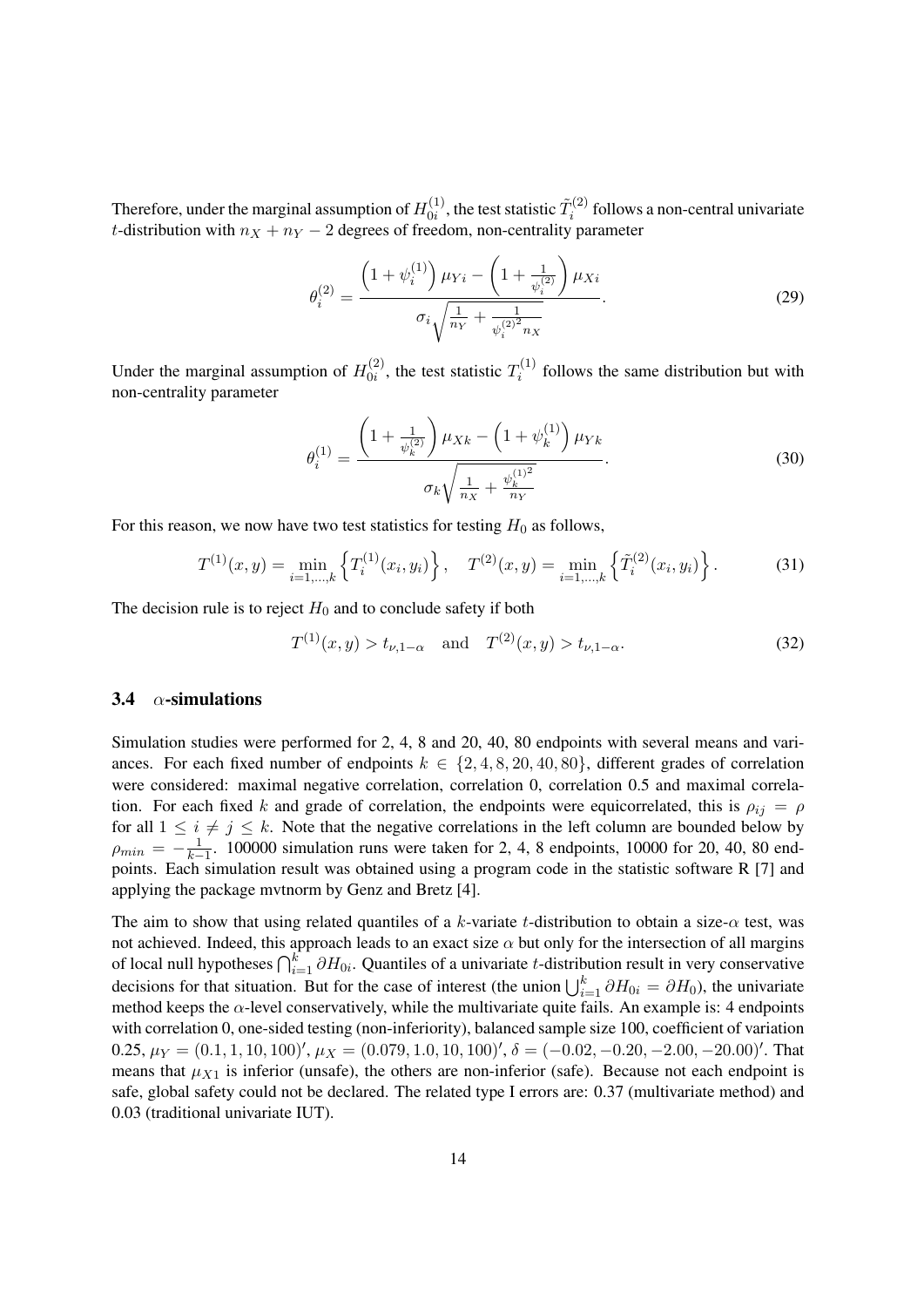## 4 Discussion

One possibility to show bioequivalence or therapeutic equivalence between two treatments on multiple endpoints is using an IUT for either differences in means or ratios of them. This then yields a global tests which rejects if and only if each local test rejects. E.g., a new experimental treatment is declared to be safe if each endpoint is safe, and safety is defined in not under-/ overshooting a given fixed limit of a reference. The IUT is known to be very conservative in many situations. One reason is that it does not take any correlations into account. Each endpoint will be tested separately using quantiles or p-values from univariate  $t$ -distributions. Another reason is the nature of the margin of null hypothesis,  $\partial H_0$ . So, the aim was to extend the IUT to a multivariate approach like the UIT using a multivariate t-distribution instead of a, say Bonferroni, adjustment. The conclusion so far is that there is no such easy equivalent multivariate-t approach for the IUT. The studied one does not keep the  $\alpha$ -level for the complete space of the null hypotheses.

Another noteworthy fact is that an IUT for showing equivalence between two treatments on multiple endpoints always comes to a global decision. All endpoints together are equivalent or not. If not, omitting the hazardous endpoints does not synonymously mean the equivalence of the remaining ones. To demonstrate equivalence on a subset of endpoints (at least  $1, \ldots, k - 1$  of k) and to identify those, the procedure of Quan *et al.* [6] is an appropriate solution, for example.